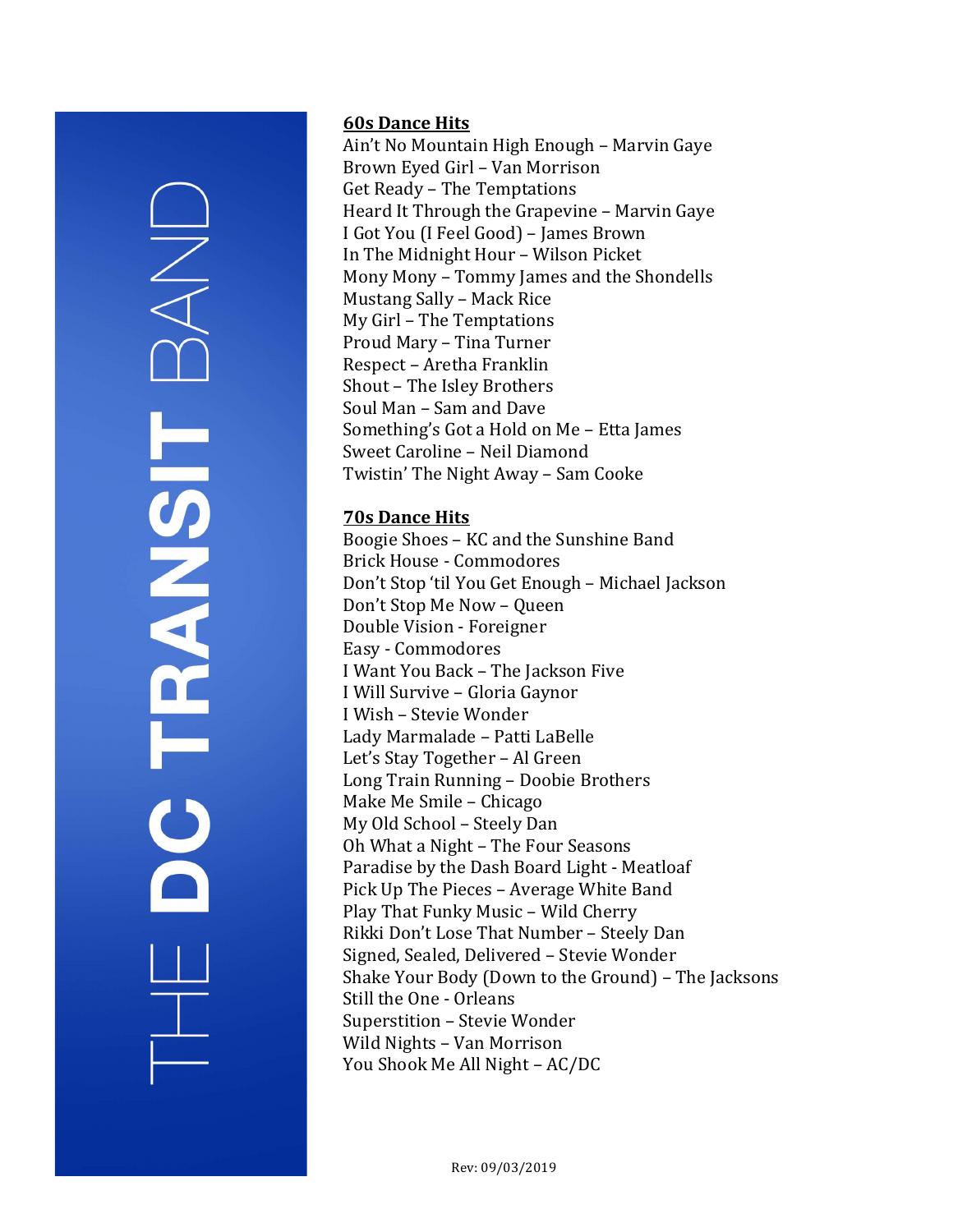# DC TRANSIT

### 80s Dance Hits

1999 - Prince Addicted to Love – Robert Palmer Africa – Toto Beat It – Michael Jackson Billie Jean – Michael Jackson Born to Run – Bruce Springsteen Boogie Down – Al Jarreau Celebration – Kool & the Gang Come On Eileen – Dexys Runners Don't Stop Believin' – Journey Don't Stop Me Now - Queen Double Vision - Foreigner Footloose – Kenny Loggins Freeway of Love – Aretha Franklin Give It To Me Baby – Rick James Heart of Rock and Roll – Huey Lewis & the News Hip to Be Square – Huey Lewis & the News I Want You To Want Me – Cheap Trick Last Dance – Donna Summer Let's Groove – Earth Wind & Fire Livin' on a Prayer – Bon Jovi Paradise by the Dashboard Light – Meatloaf Power of Love – Huey Lewis & the News Rosana – Toto Separate Ways (and Worlds Apart) - Journey September – Earth Wind & Fire Shake Your Body (Down to the Ground) – Michael Jackson Sing a Song – Earth Wind and Fire Sweet Child of Mine – Guns n' Roses Take on Me – A-Ha Take Me Home Tonight – Eddie Money You Make My Dreams - Hall and Oates You're My Best Friend - Queen Walking on Sunshine – Katrina and the Waves Wake Me Up - Wham What You Need - INXS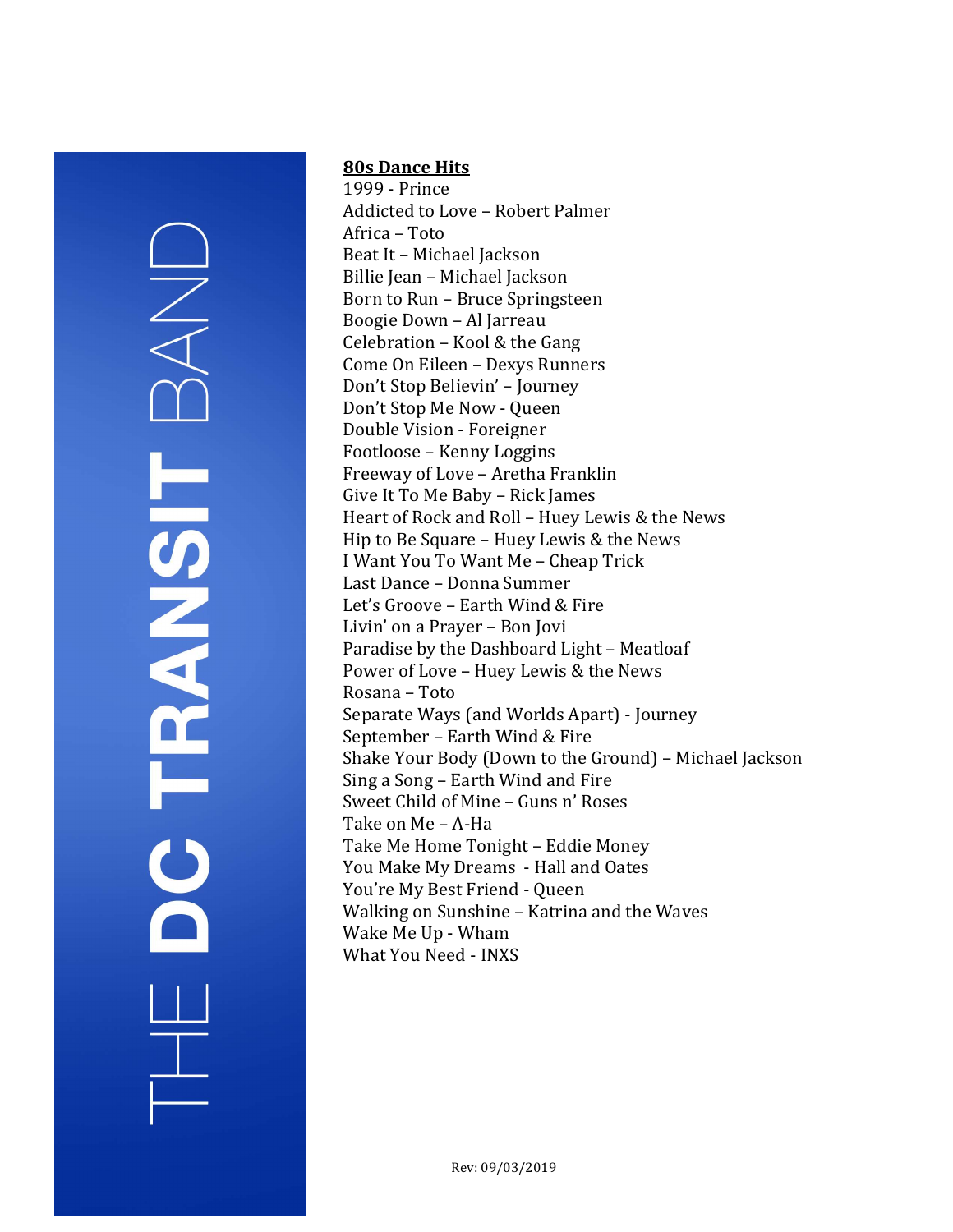# DO TRANSIT

### 90s to Today

24K Magic – Bruno Mars 90's Medley Ain't it Fun – Paramore Ain't No Other Man – Christina Aguilera All About that Bass – Meghan Trainor Blurred Lines – Robin Thicke Butterfly – Jason Mraz Cake By the Ocean – DNCE Can't Fight the Feeling – Justin Timberlake (You Drive Me) Crazy – Brittany Spears Celebrate – Pitbull Champaign Life – Ne Yo Crazy in Love - Beyonce Cupid Shuffle - Cupid Déjà vu – Beyonce Don't You Worry 'Bout a Thing – as done by Tori Kelly Edge of Glory – Lady Gaga Finesse – Bruno Mars Havana – Camila Cabello Get Lucky – Daft Punk Happy – Pharrell Williams Hold My Hand – Jess Glynne Hotline Bling - Drake How You Like Me Now – The Heavy I Gotta Feelin' – The Black Eyed Peas It Happens - Sugarland Let's Get Loud – Jennifer Lopez Like I'm Gonna Lose You – Meghan Trainor Locked Out of Heaven – Bruno Mars Mango Tree – Zac Brown Band Me Too – Meghan Trainor Moves Like Jagger – Maroon 5 Perm – Bruno Mars Please Don't Stop the Music – Rihanna Rather Be – Clean Bandit Rolling in the Deep - Adele Shape of You – Ed Sheeran Shut Up and Dance With Me – Walk the Moon Smooth – Rob Thomas/Santana Stare - Prince Sunday Morning – Maroon 5 Treasure – Bruno Mars Thinking Out Loud – Ed Sherran You Oughta Know – Alannis Morissette Uptown Funk – Mark Ronson Valerie – Mark Ronson

Rev: 09/03/2019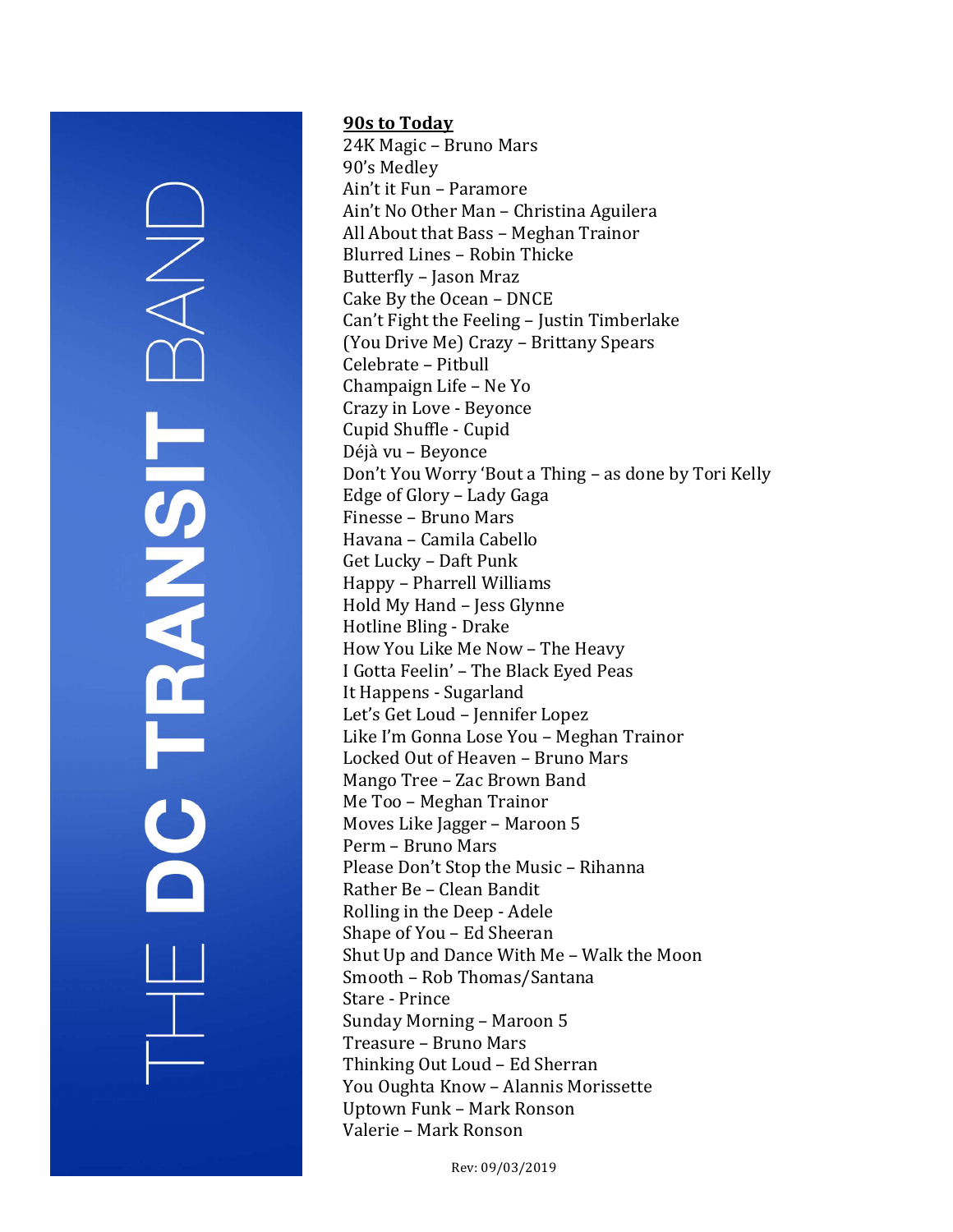Want To Want Me – Jason Derulo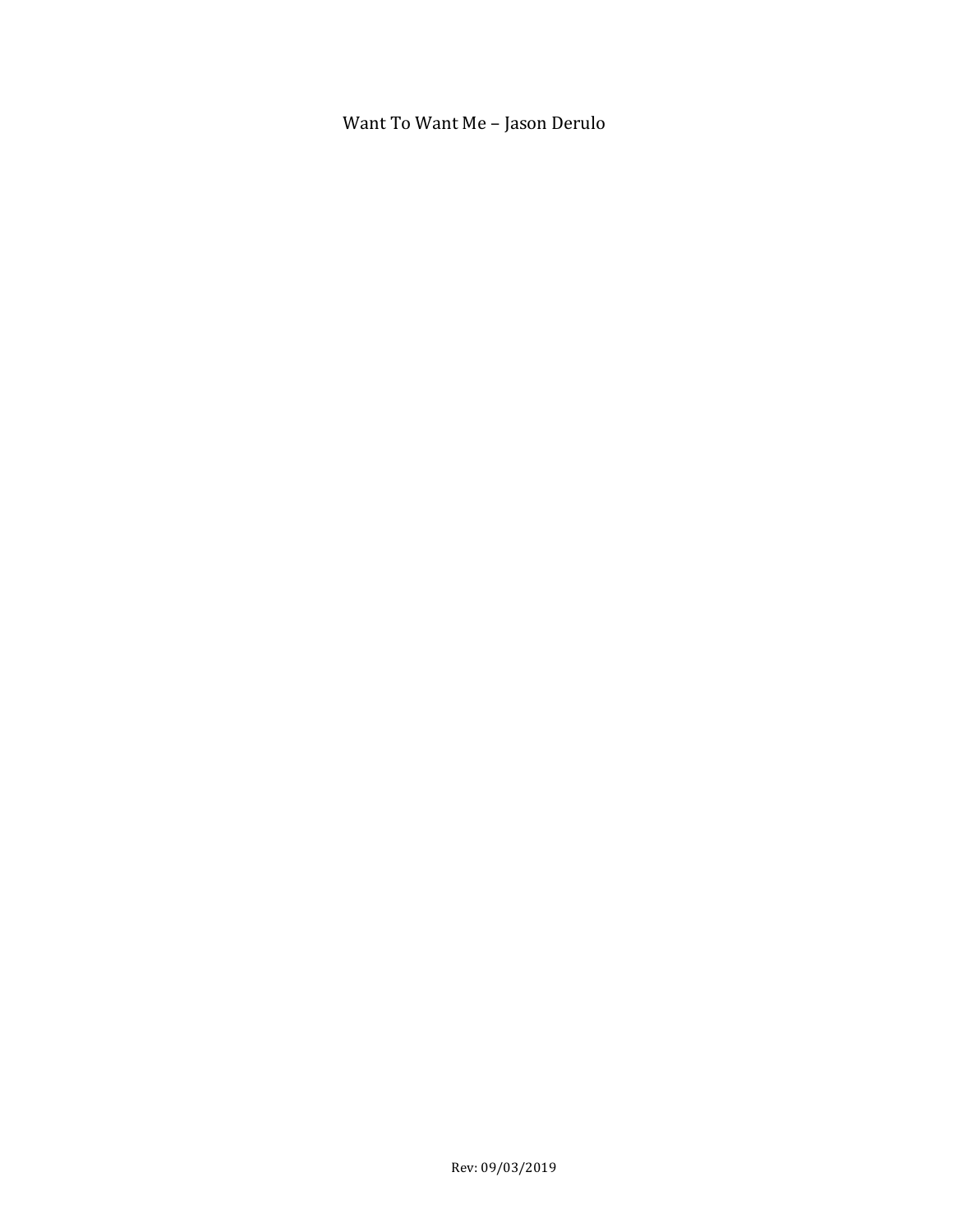# **HANSIT**

### Ballads/Wedding Songs

All of Me – John Mayer Always and Forever – Heatwave Amazed - Lonestar At Last – Etta James Build Me Up, Buttercup – The Foundations Can't Take My Eyes Off You – Lady Antebellum Can't Help Falling In Love – (George Weiss) Elvis Presley Daddy Dance with Me – Krystal Keith Days Like This – Van Morrison Don't Know Why – Norah Jones Endless Love – Lionel Richie Fly Me To The Moon – Frank Sinatra Forever Young – Rod Stewart For the Love of You – Isley Brothers Georgia on My Mind – Hoagy Carmichael Hava Nagila Have I Told You Lately – Van Morris Hey Pretty Girl – Kip Moore Ho Hey – Lumineers Home at Last – Steely Dan I Can't Take My Eyes Off You – Frankie Valli I Hope You Dance – Lee Ann Womack I Loved Her First - Heartland If I Ain't Got You – Alicia Keys Into the Mystic – Van Morrison In Your Eyes – Peter Gabriel Isn't She Lovely – Stevie Wonder Just The Way You Are – Billy Joel L.O.V.E. – Nat King Cole Love You I Do – From "Dream Girls" Marry Me - Train Me and Mrs. Jones – Billy Paul My Old School – Steely Dan My Wish – Rascal Flatts No One's Gonna Love You – Band of Horses Orange-Colored Sky Perfect – Ed Sheeran Smooth Operator – Sade Somewhere Out There – From "The American Tail" Stand By Me – Ben E. King We've Only Just Begun - The Carpenters What a Wonderful World – Louis Armstrong What You Won't Do For Love – Bobby Caldwell Why Don't We Just Dance – Josh Turner You Are The Best Thing – Ray LaMontagne You'll Be In My Heart – Phil Collins

Rev: 09/03/2019